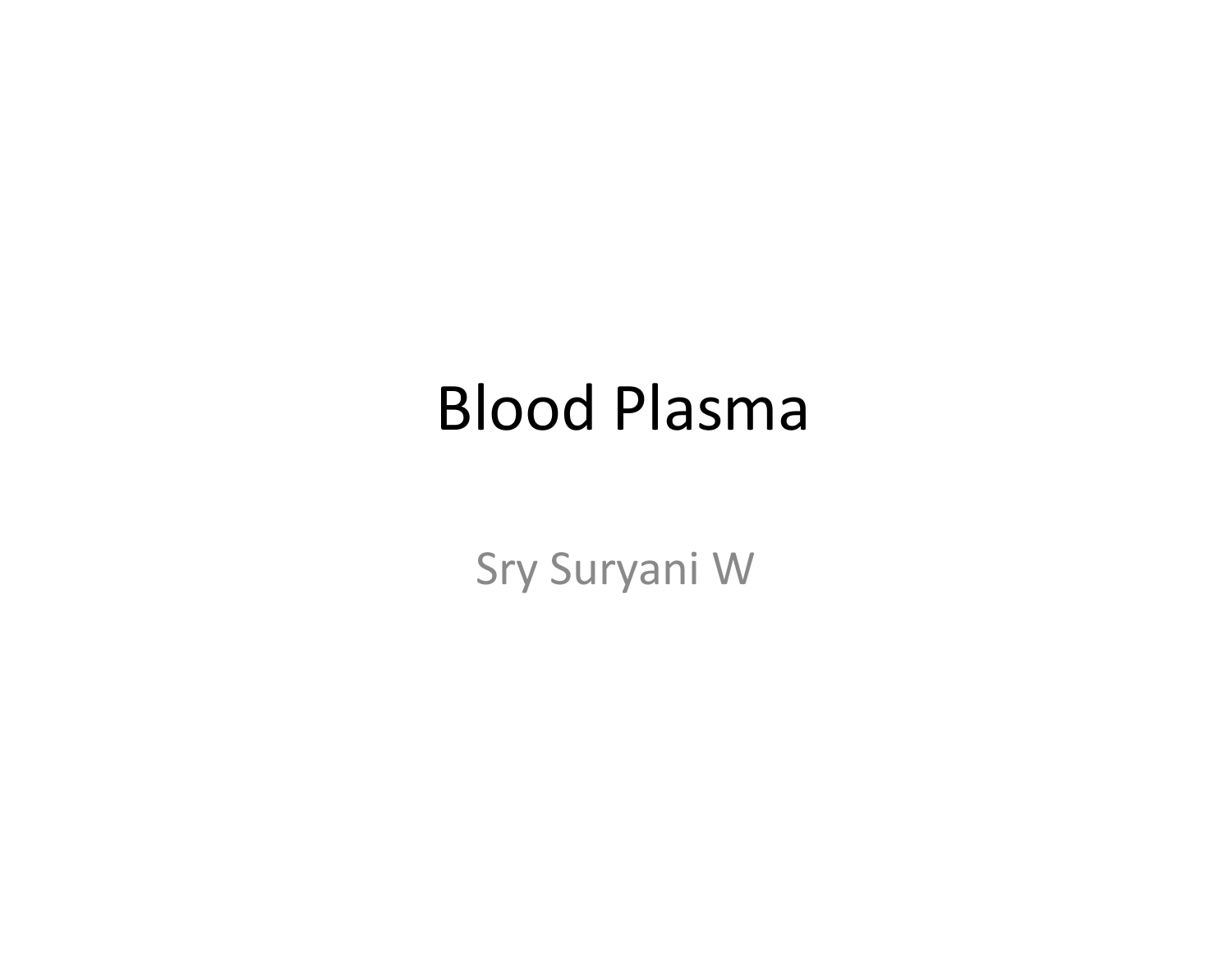### Blood Plasma

- Fundamental role of blood  $\longrightarrow$  maintenance homeostasis.
- • study of its constituents •central importance.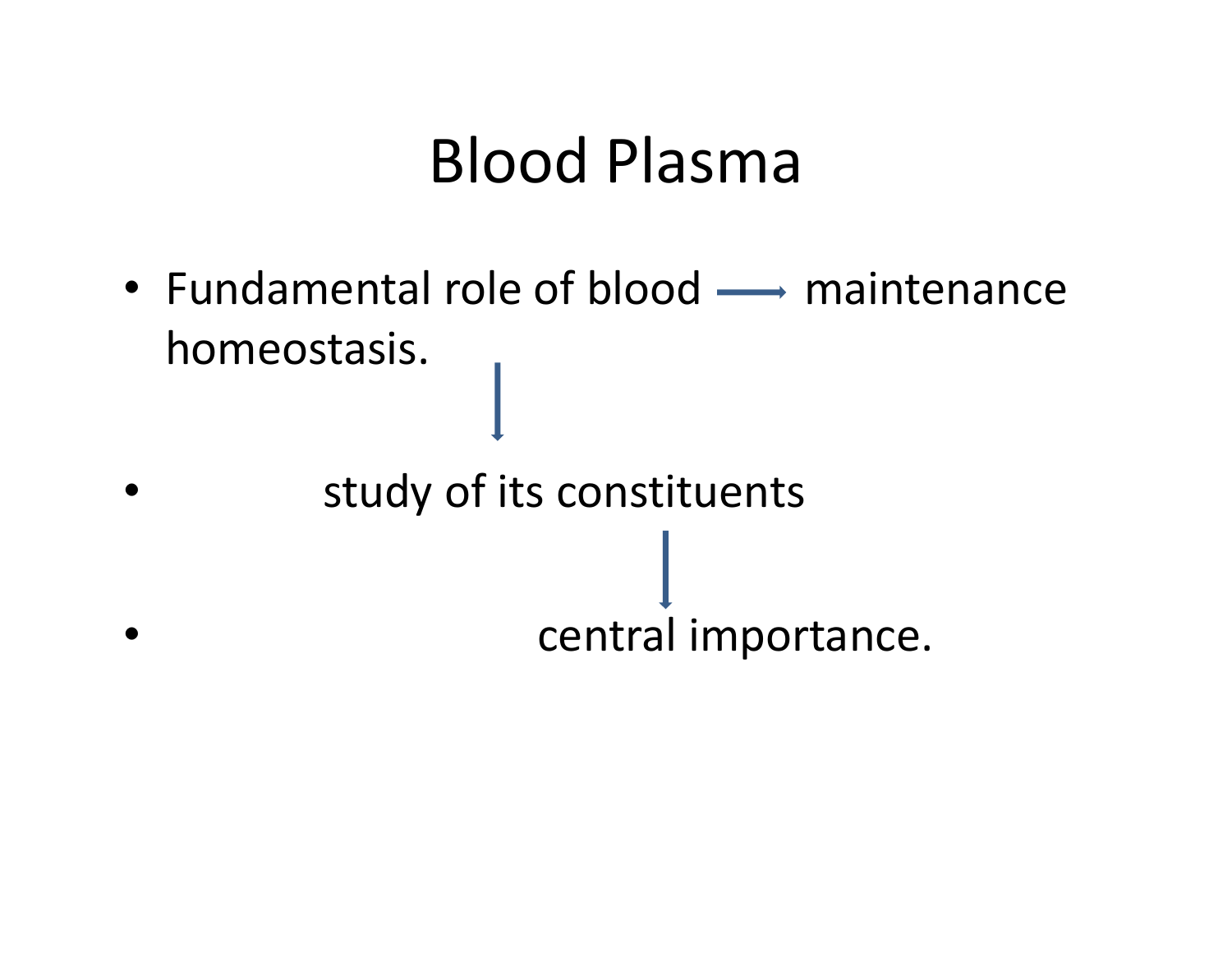- Vol : 2,5-3 liter.
- Plasma consists of : water,electrolytes,metabolites,nutrients,protein and hormones.
- Changes in plasma protein and immunoglobulin can be monitored by electrophoresis.
- Major compound : protein plasma.(complex mixture): 7-7,5 gr/dl.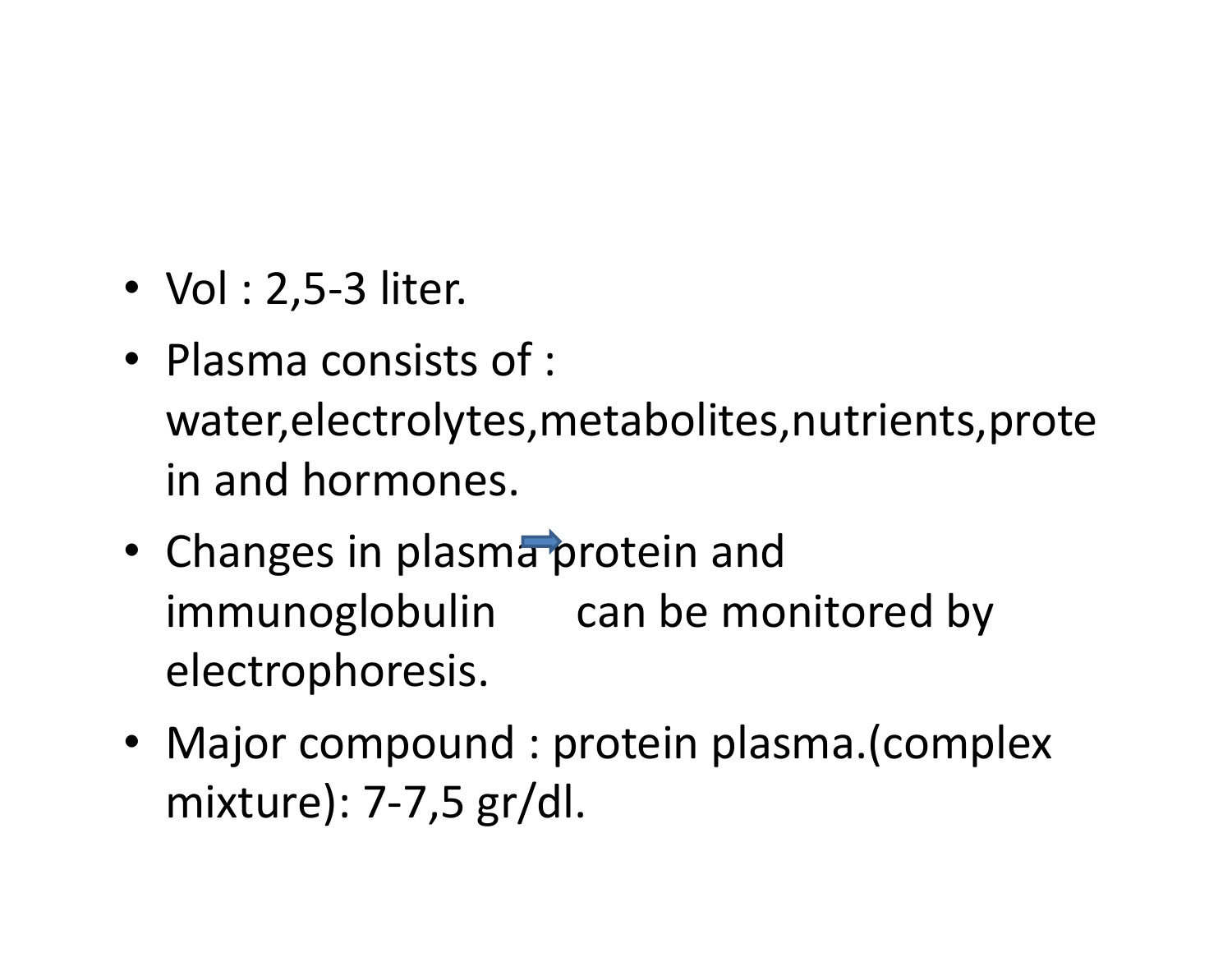- Protein plasma : fibrinogen,albumin,globulin.
- Can be separated by "salting out methods"
- Use of solvents or electrolytes (or both) to remove different protein fractions in accordance with their solubility characteristics.
- <sup>M</sup>AJOR FUNCTION OF BLOOD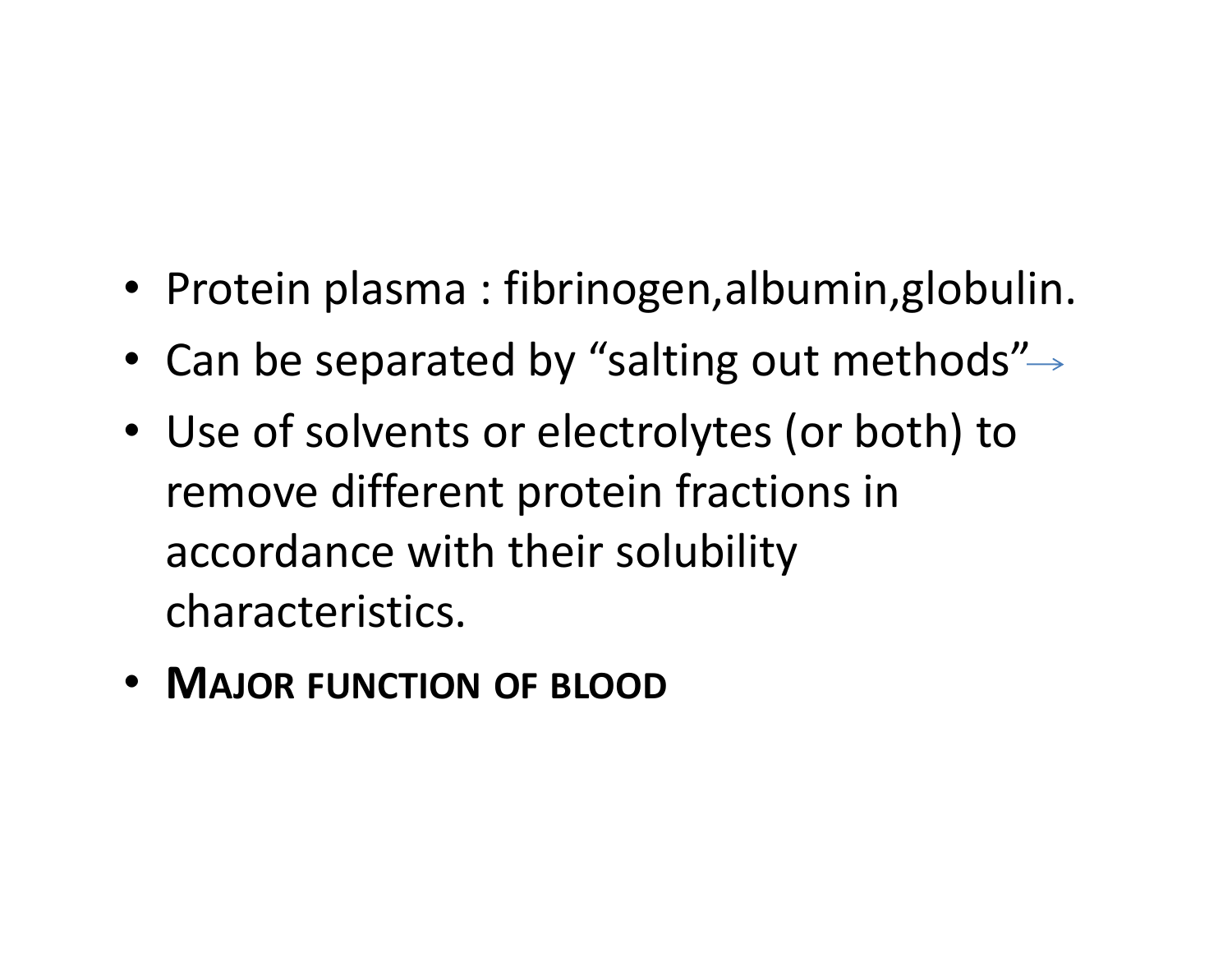- Concentration of protein plasma:
	- –- Important in dfetermining the distribution of fluid between blood and plasma.
	- –— Hydrostatic pressure
	- –— Osmotic pressure
	- – $-$  Starling force.
	- – $-$  If plasma prot concentration  $\int$  due to severe malnutrition fluid is not attracted back into intravascular compartment,accumulation in extravas tissue spaces  $\rightarrow$  edema.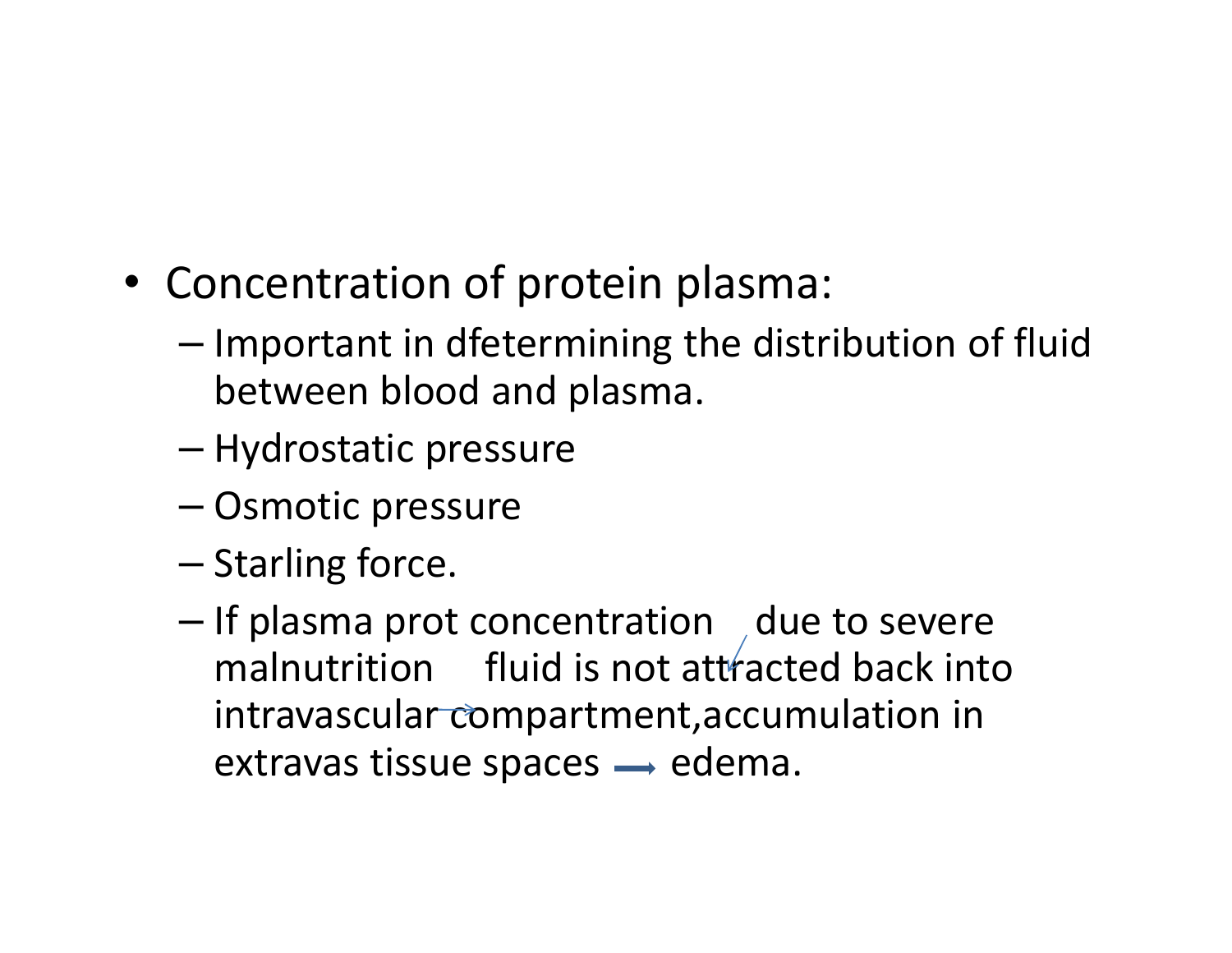## Characteristics of protein plasma

- Most synthesized in the liver,glycosylated except albumin.
- Each plasma prot has a characteristic half life in circulation.
	- Normal :half life alb and haptoglobulin: 20 & 5 days.
	- Crohn dis : plasma prot (including alb ) lost into bowel through inflammed interstitial mucosa  $\rightarrow$  protein losing gastroenteropathy  $\rightarrow$  half life alb : 1 day.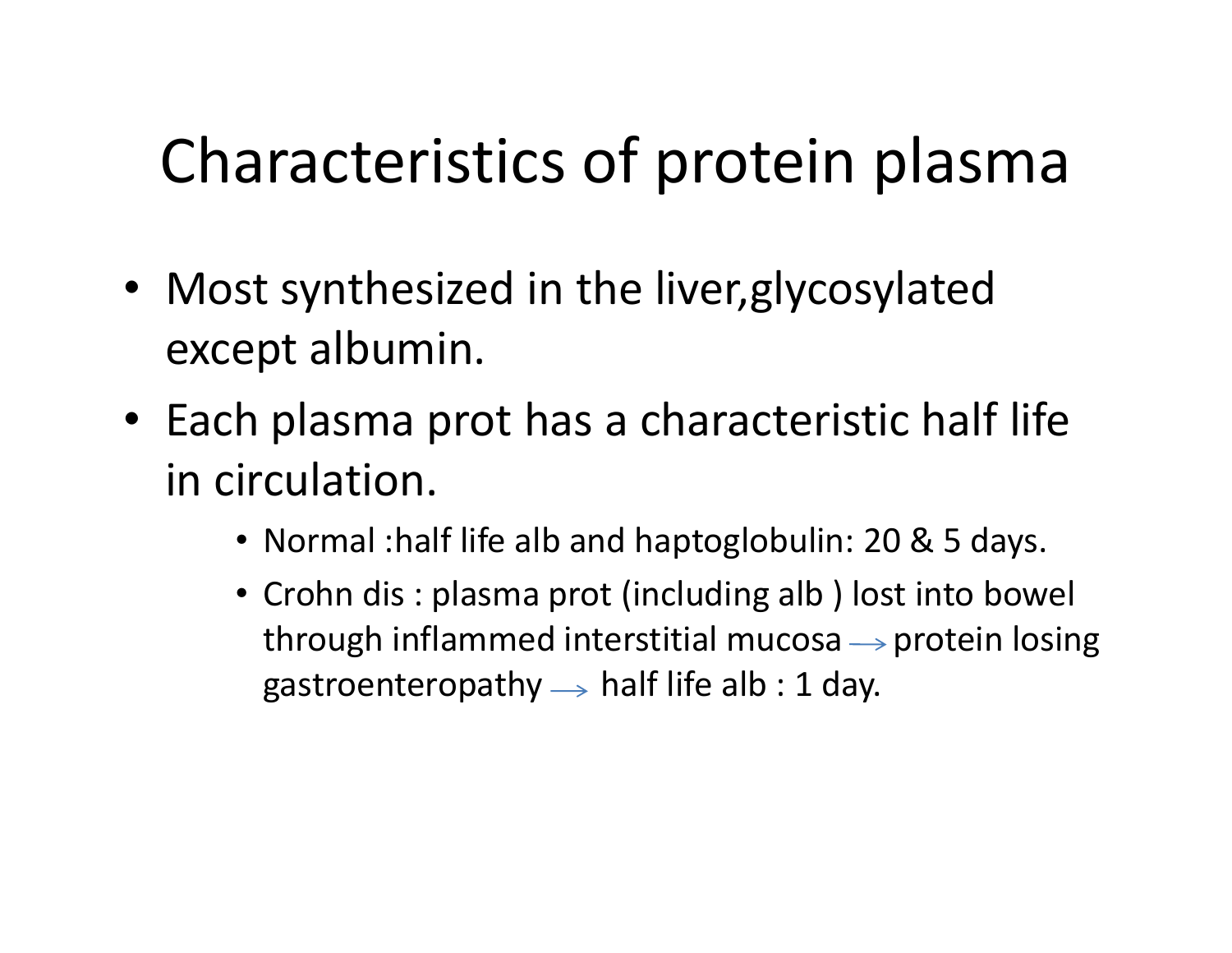- Levels of certain protein plasma $\wedge$  during acute inflammatory states or secondary to certain types of tissue damage.
	- Acute phase protein
	- CRP ( C Reactive Protein )
		- Play a role in body's response to inflammation.
		- Used as a marker of tissue injury,infection and inflammation.
		- Predictor of certain types of cardiovascular disease secondary to atherosclerosis.
	- –Functions of plasma proteins .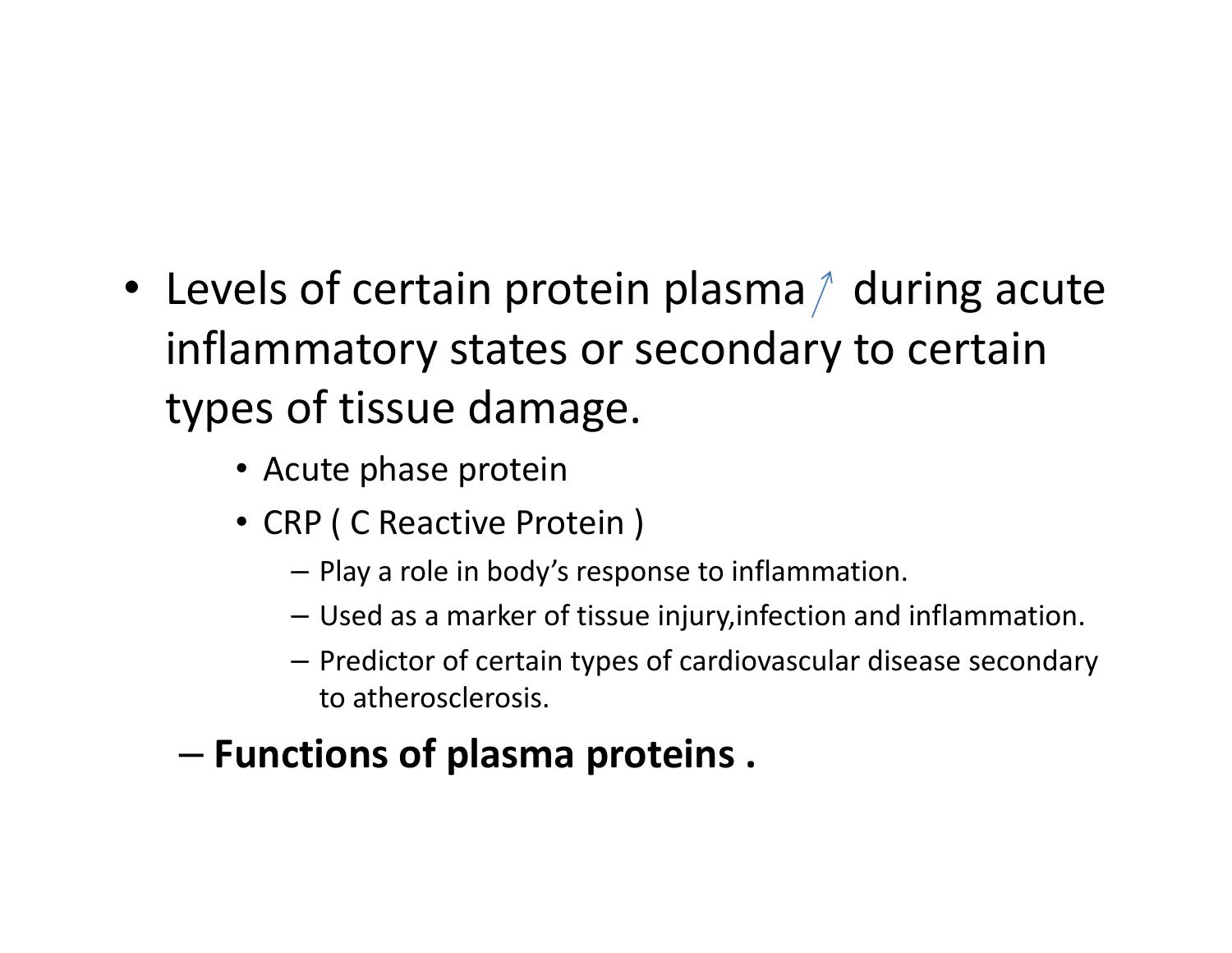#### Albumin

- 60 % of total plasma protein.
- 40% of albumin is present in plasma
- 60 % in extracellular space.
- Liver produced about 12 gr alb/day.
- Synthesis  $\angle \longrightarrow$  liver disease & protein malnutrition (kwashiorkor).
- Alb with low mol mass(69 kDa) and high  $concentration \rightarrow principal determinant of$ intravascular osmotic pressure.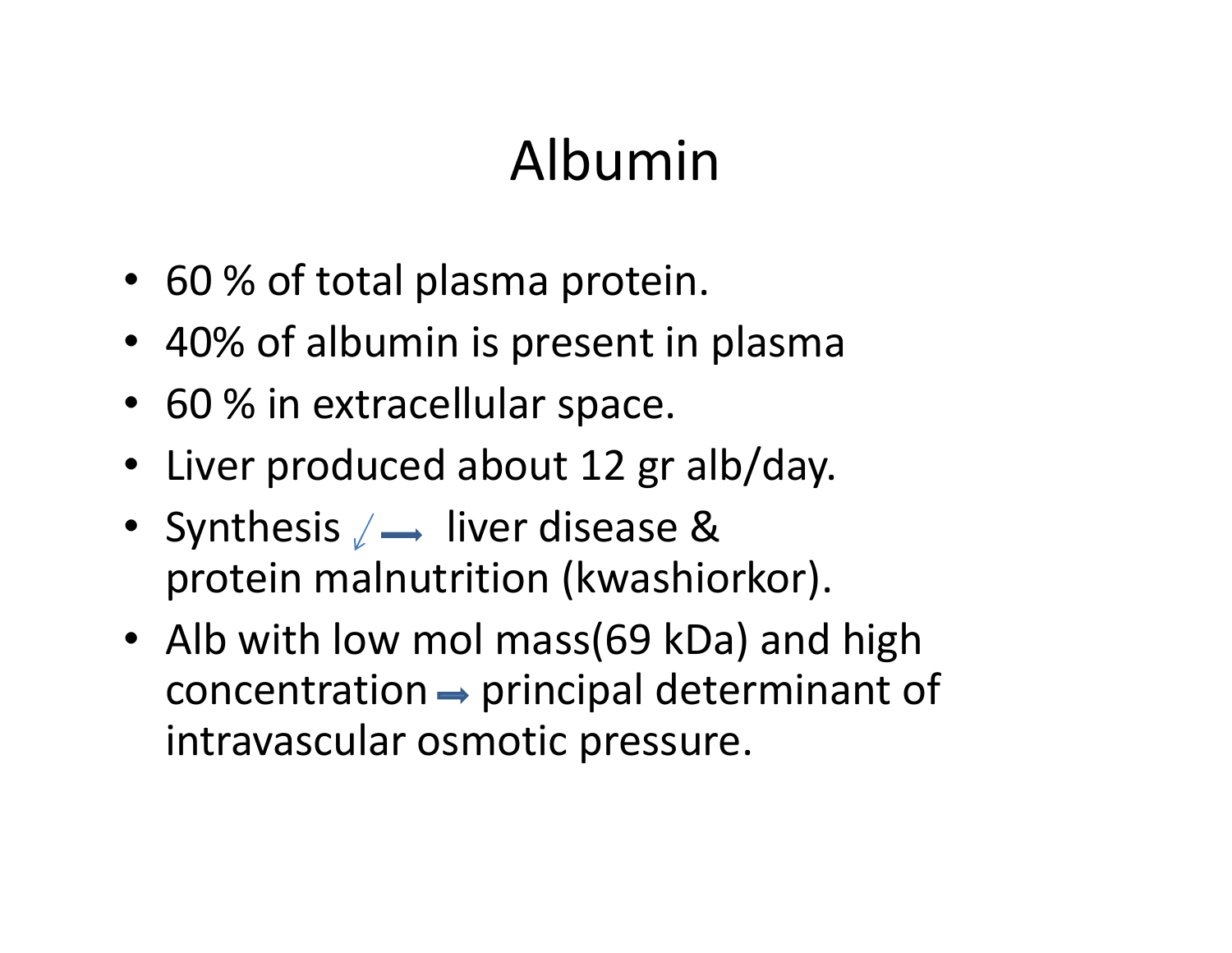- Binds with many ligands such as free fatty acid,calsium,certain steroid hormone,drugs (PNC,aspirin,sulfonamide) & bilirubin.
- Transport of copper in human .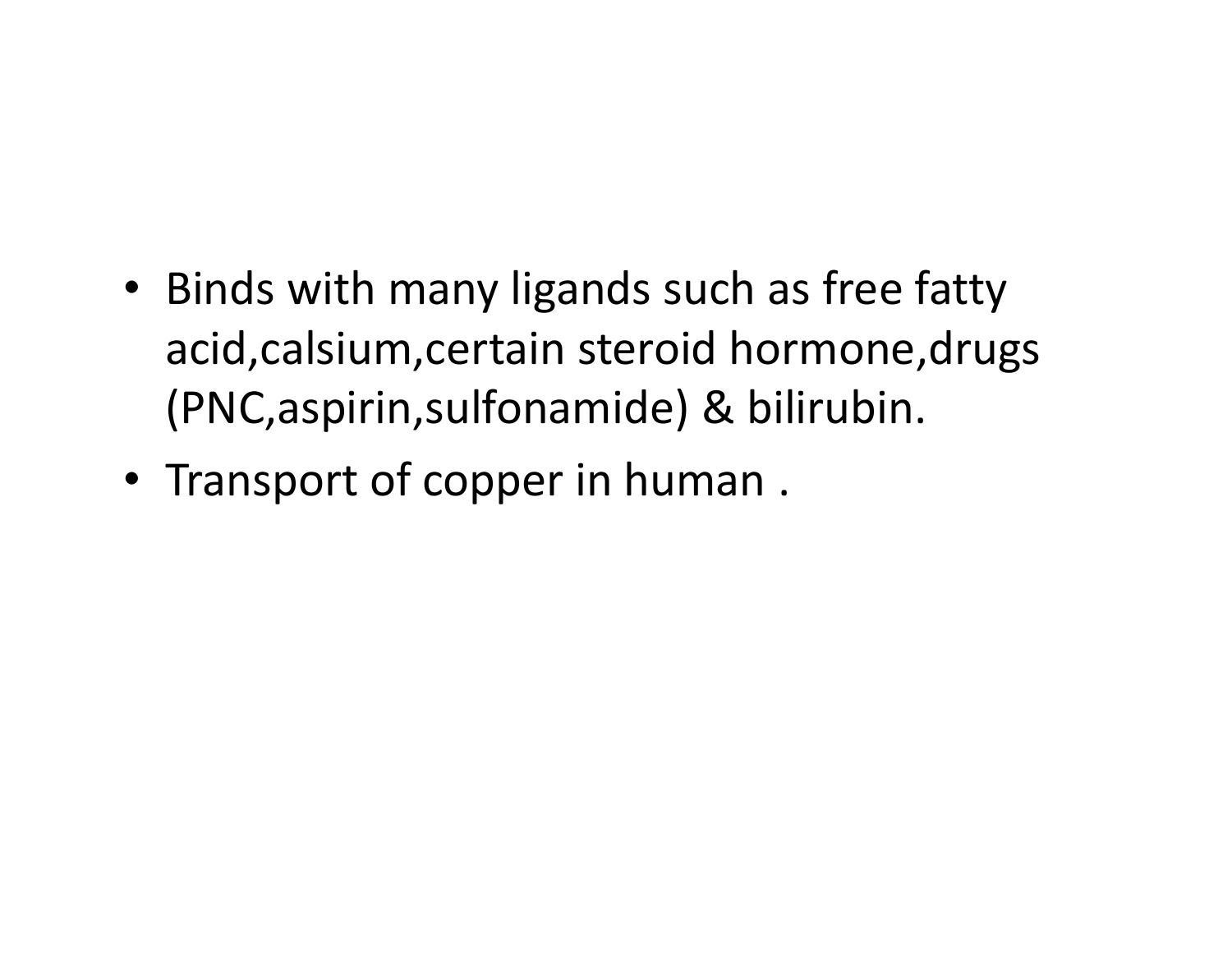# Haptoglobulin (Hp)

- Plasma glycoprotein that binds extracorpuscular Hemoglobin in a tight noncovalent complex (Hb-Hp).
- <sup>40</sup>-180 mg of Hb binding capacity perdeciliter.
- 10%of Hb is degraded each day ,released into circulation .
- 90 %  $\rightarrow$  old,damaged red blood cells degraded by cells of histiocytic systems.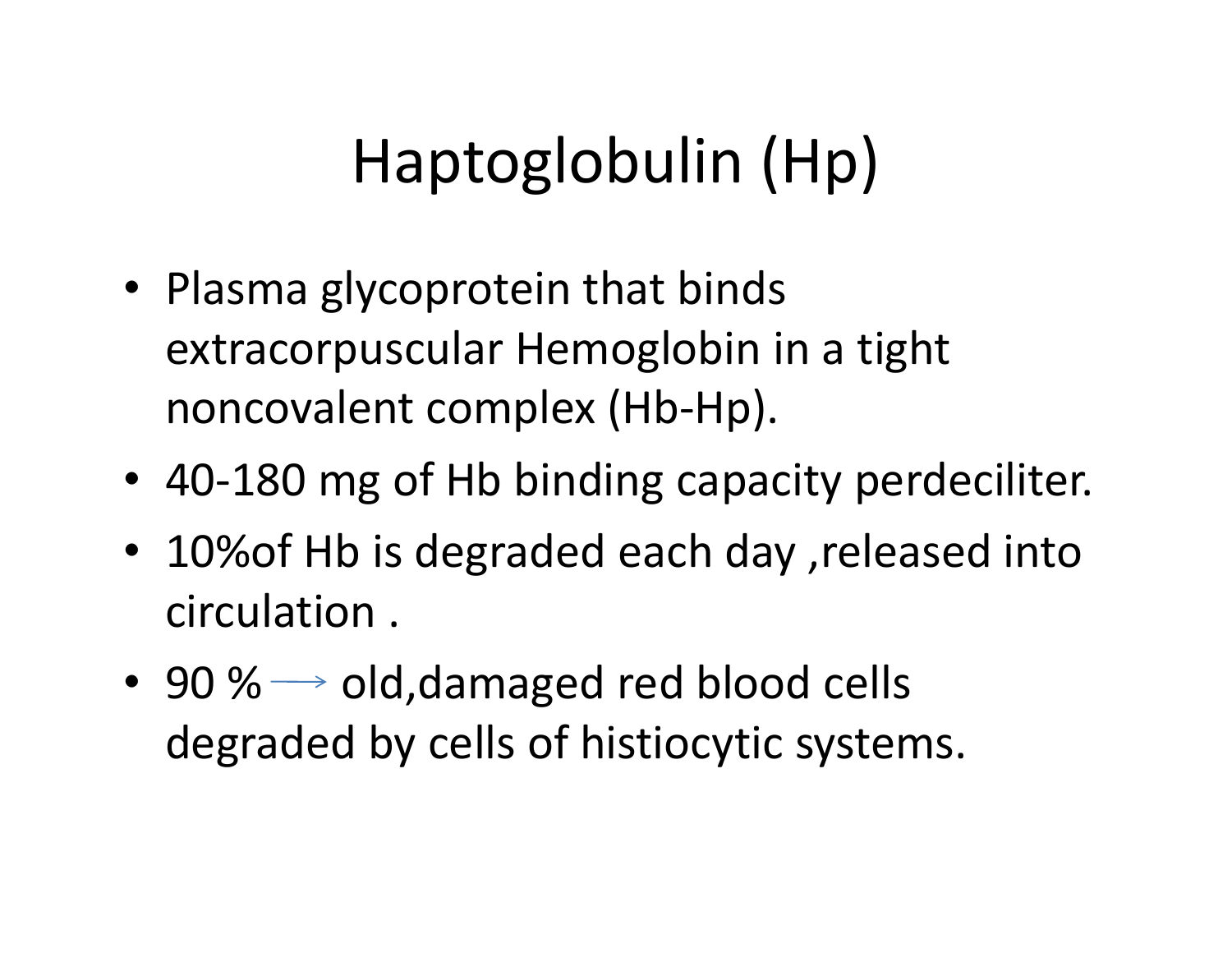- Hp is an acute phase protein $\wedge$  in a variety of inflammatory states.
- Low level found in hemolytic anemia (Hb is constantly released fr red cells).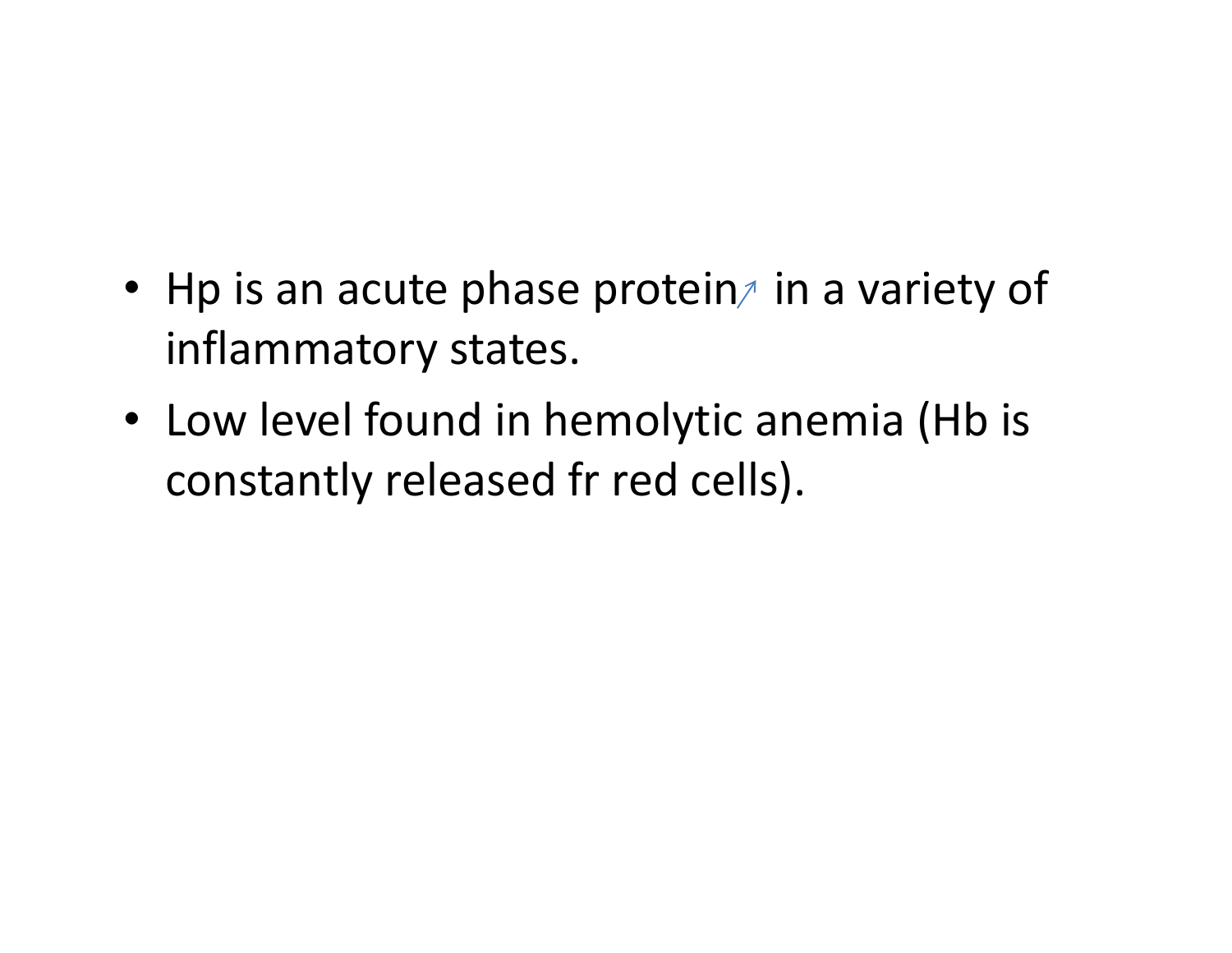# Transferrin (TF)

- Transporting iron around the body to sites where it is needed.
- ß1 globulin,with molecular mass : 76 kDa
- Synthesized in the liver.
- Abnormalities of the glycosylation occur in:
	- – $-$  Congenital disease of glycosylation.
	- – $-$  Chronic alkohol abuse.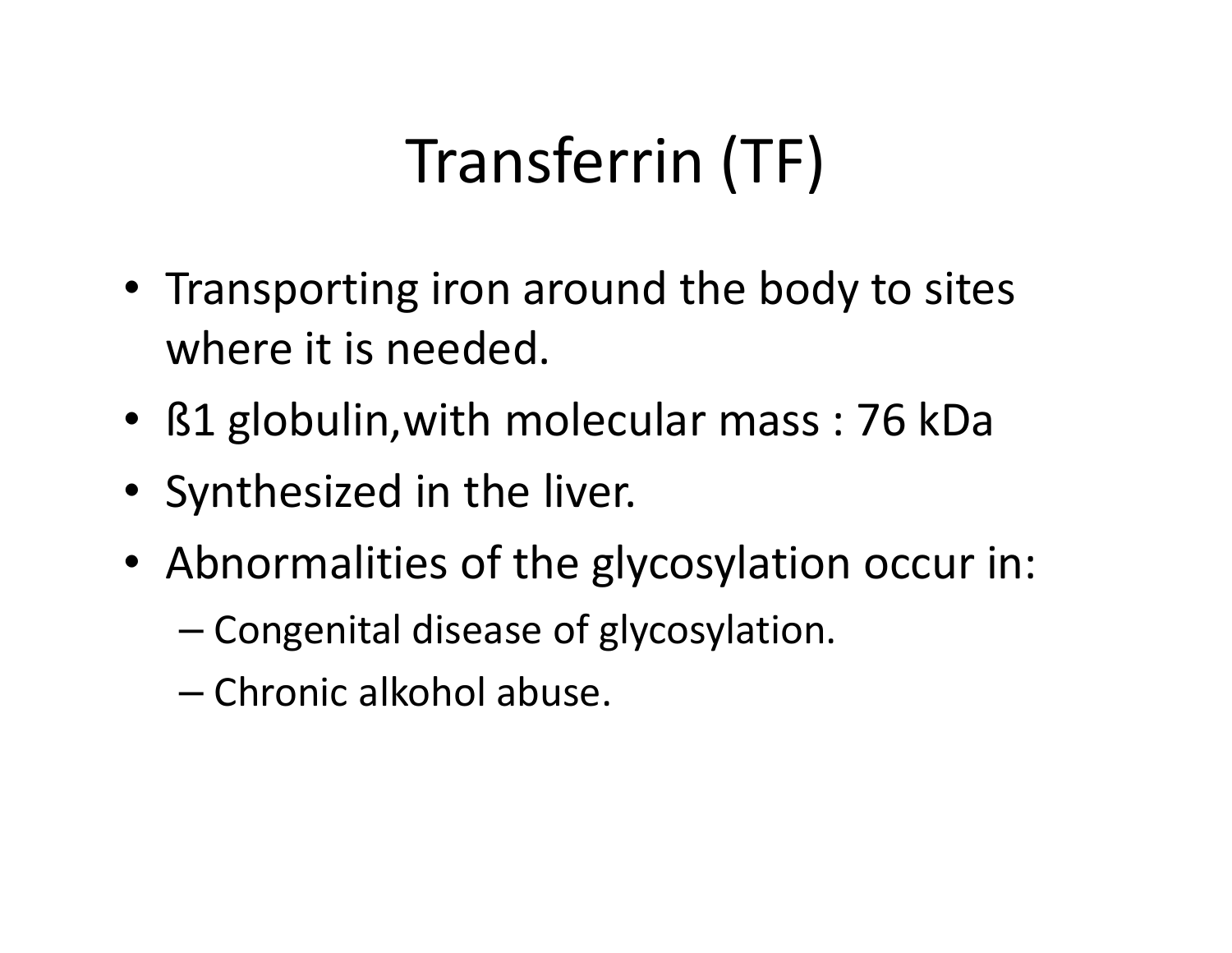#### Iron metabolism



Figure 50-4. Absorption of iron. Fe<sup>3+</sup> is converted to Fe<sup>2+</sup> by ferric reductase, and Fe<sup>2+</sup> is transported into the enterocyte by the apical membrane iron transporter DMT1. Heme is transported into the enterocyte by a separate heme transporter (HT), and heme oxidase (HO) releases Fe<sup>2+</sup> from the heme. Some of the intracellular Fe<sup>2+</sup> is converted to Fe<sup>3+</sup> and bound by ferritin. The remainder binds to the basolateral Fe<sup>2+</sup> transporter (FP) and is transported into the bloodstream, aided by hephaestin (HP). In plasma, Fe<sup>3+</sup> is bound to the iron transport protein transferrin (TF). (Reproduced, with permission, from Ganong WF: Review of Medical Physiology, 21st ed. McGraw-Hill, 2003.)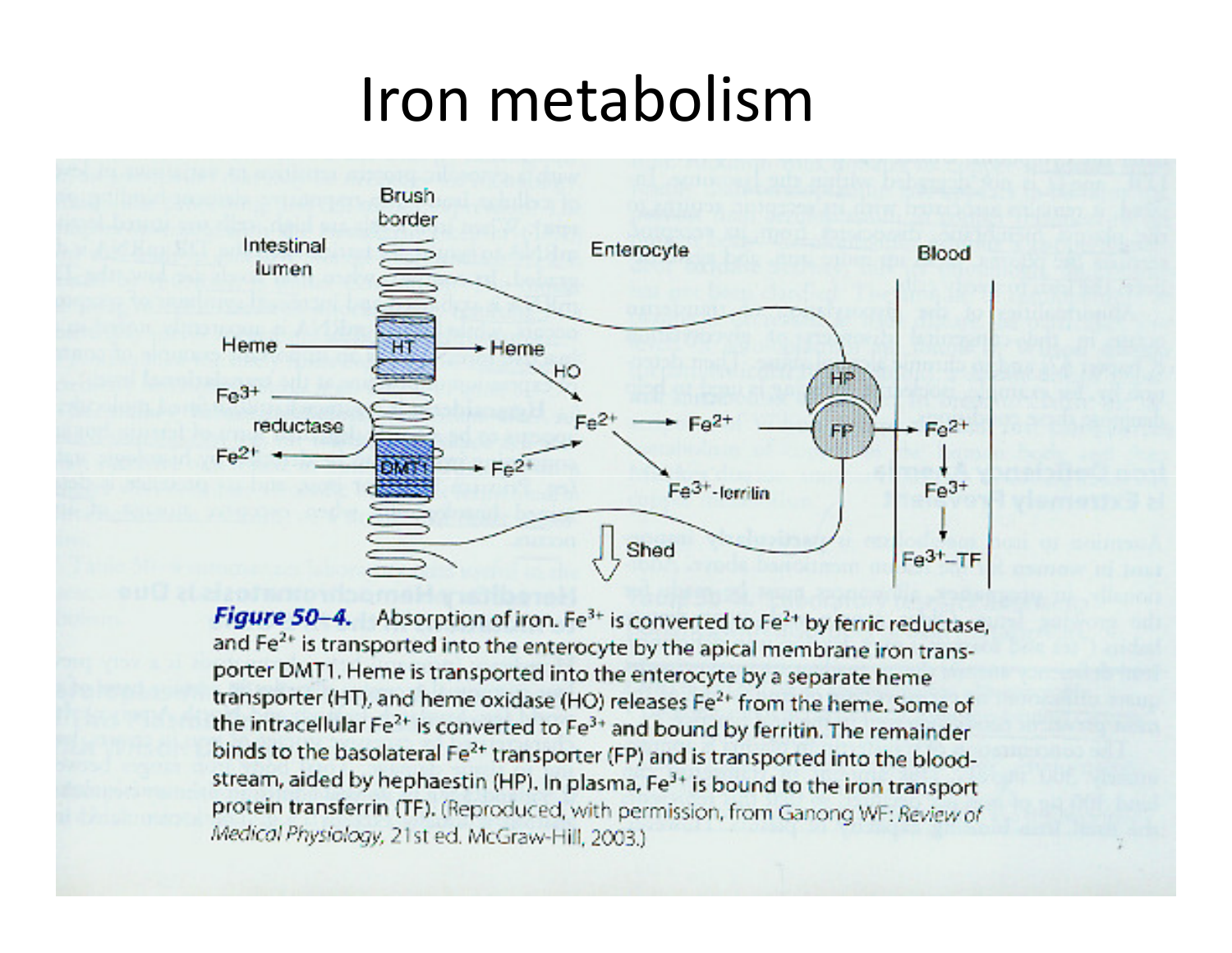- Concentration of TF : 300 mg/dl  $\rightarrow$  this can bind  $300\mu/d$   $\longrightarrow$  this represent : total iron binding capacity of plasma.
- Iron def anemia due to :
	- Inadequate intake
	- Inadequate utilization
	- Excessive iron loss.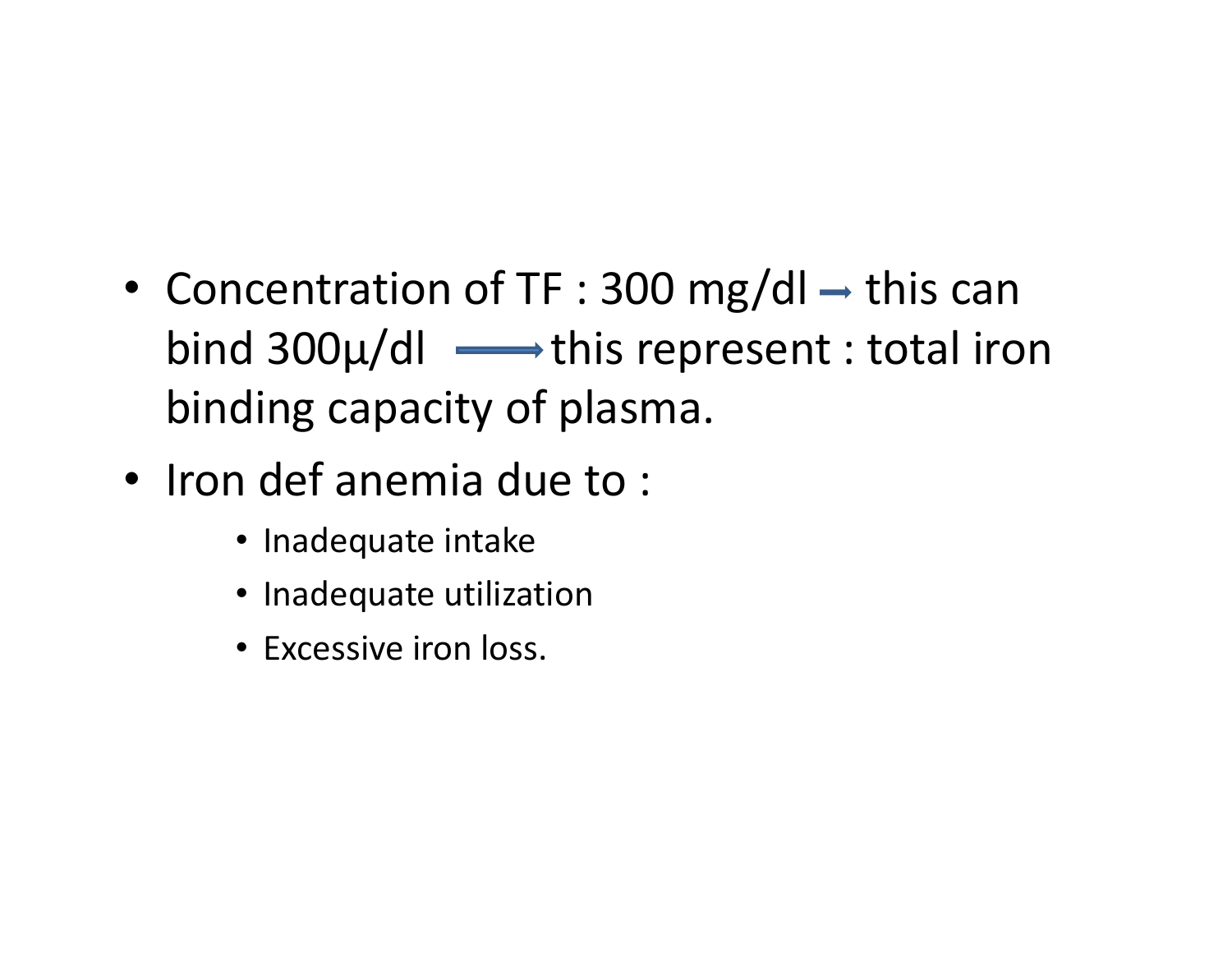## Ferritin

- Stores iron that can be used as cond required.
- Hemosiderin :
	- Partly degraded form of ferritin but still containing iron.
	- Can be detected by Pressian blue for iron.
	- Presence when excessive storage of iron occurs.
- Hemochromatosis.
	- Autosomal resesif disorder.
	- Excessive storage of ir4on in tissues  $\longrightarrow$  tissue damage
	- Herediter : mutation HFE
	- Secondary : repeated transfusion.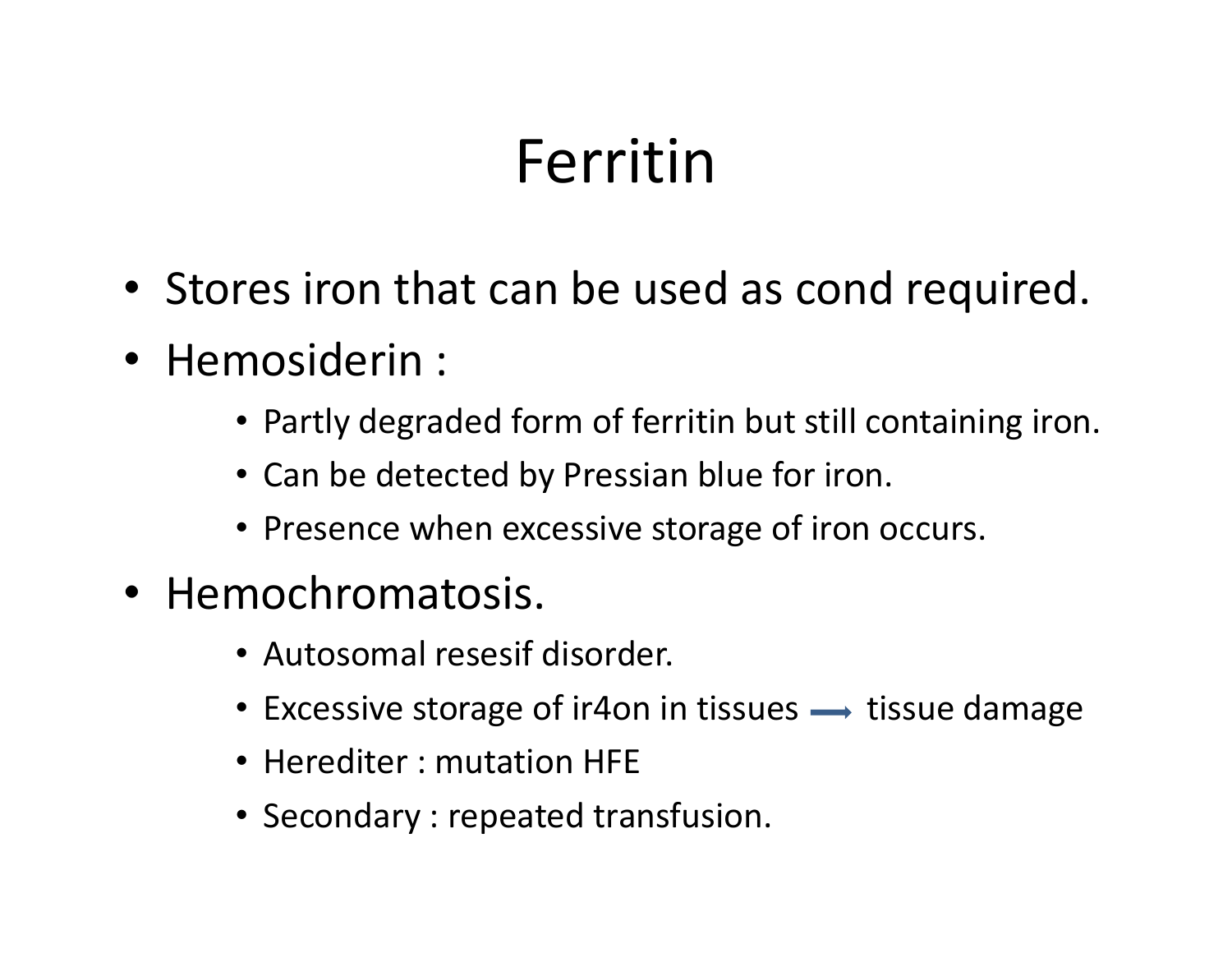- Ceruloplasmin
	- Α2 globulin ,160 kDa
	- Carrries 90 % of copper in plasma (bind very tightly)
	- 10 % carries by albumin ( less tightly)
	- –— Copper
		- Essential trace element.
		- 100 mg,located mostly in bone,liver,kidney anad muscle.
		- Daily intake 2-4 mg,50% being absorbed in stomach,upper small intestine and excreted in feces.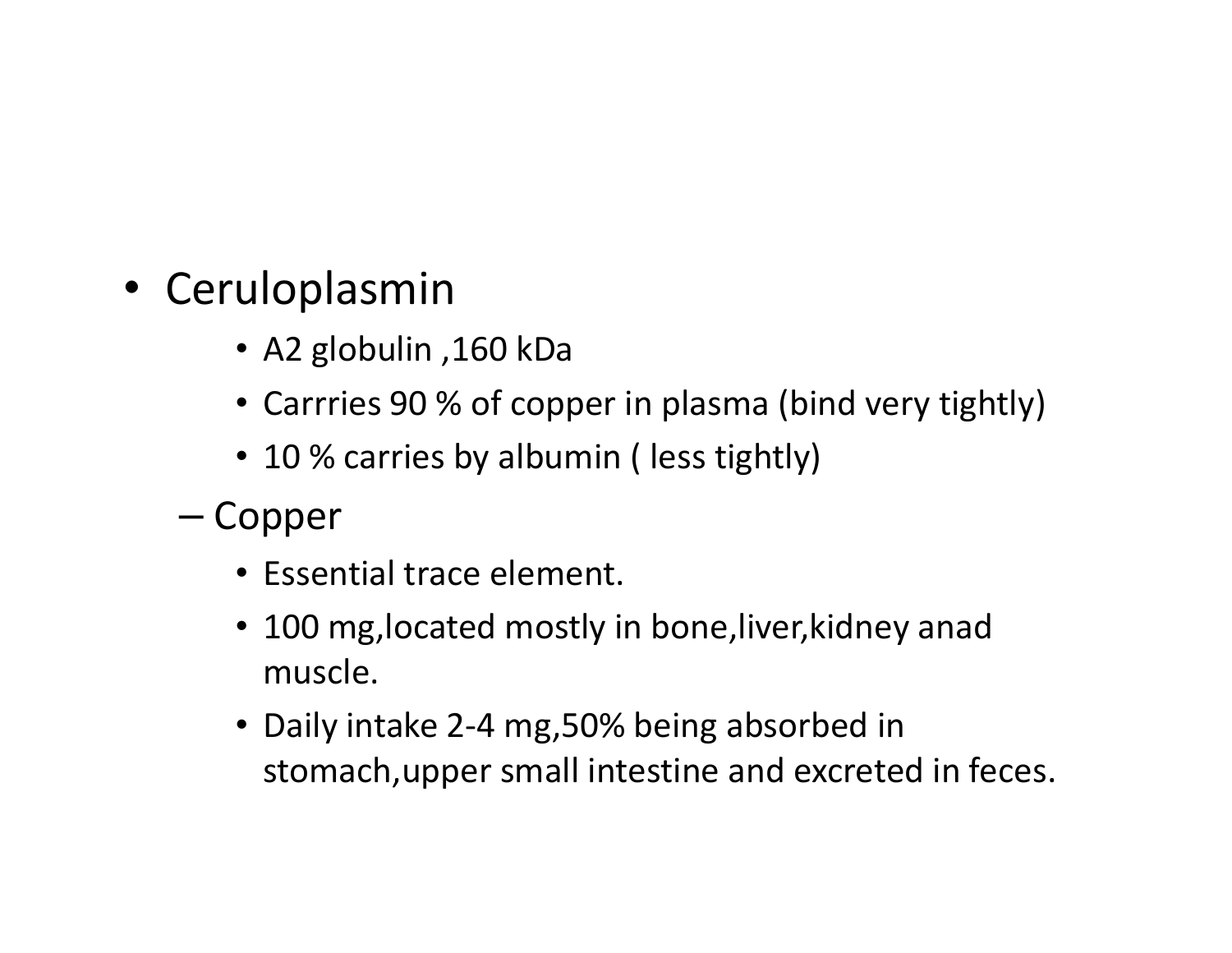- Involved in : dismutation, hydroxylation, oxygenation.
- Excess copper  $\longrightarrow$  oxidize protein,lipid,bind to nucleic acids,  $\sqrt{ }$  free radicals.
- and the state of the state Menkes Disease
	- Disorder of copper metabolism.
	- X-linked,male,fatal in infancy.
	- Involves : nervous system,connective tissue and vasculature.
	- Mutation: P-type ATPase .(copper is not mobilized fr  $intestimate \rightarrow accumulated$ .
	- Absence of hepatic involvement.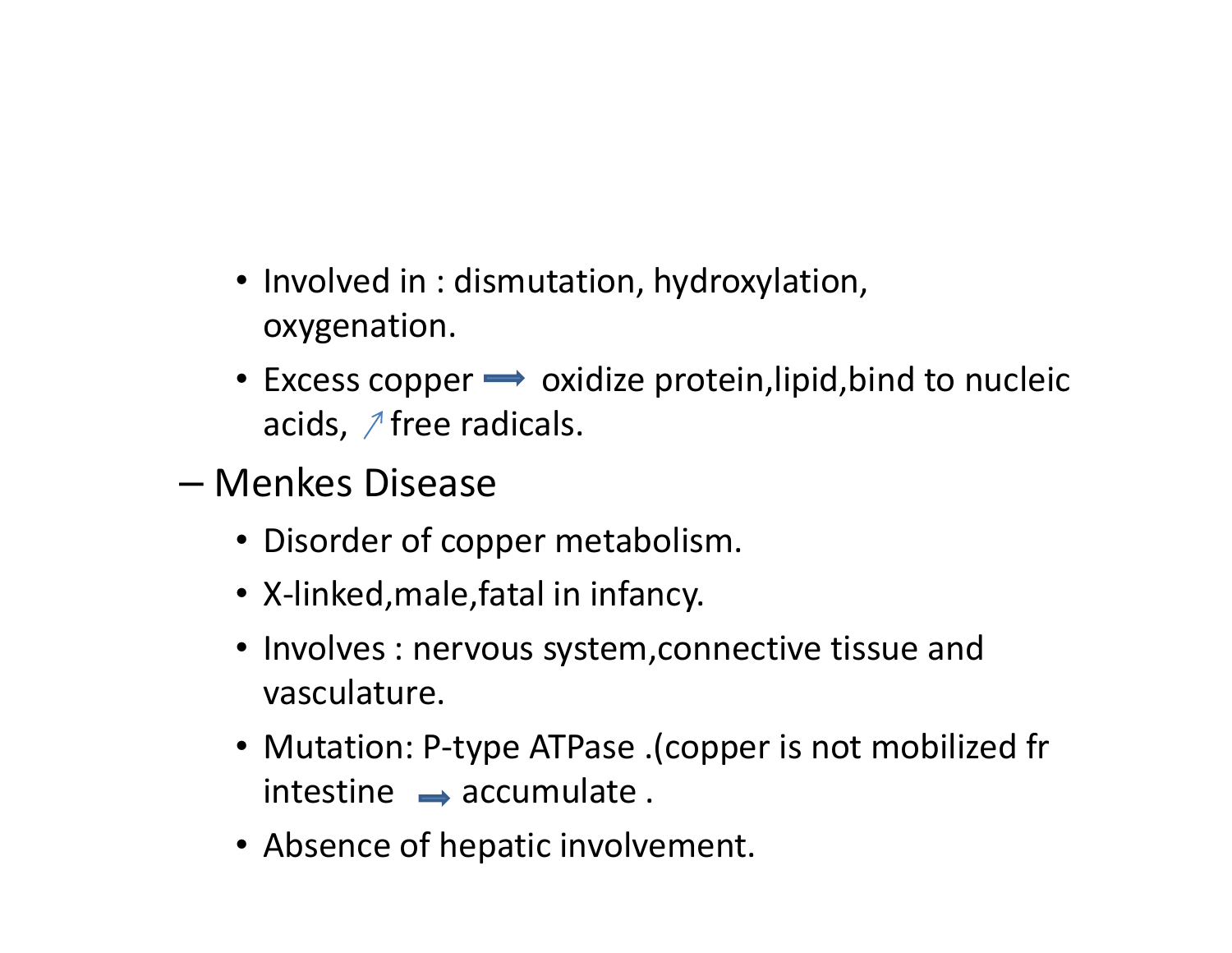- Wilson Disease
	- Genetic disorder
	- Non functional ATPase  $\rightarrow$  copper toxicosis hemolytic anemia,cirrh hepatis,neurologic syndrome.
	- Kasyer-Fleischer ring.
	- Diag : liver biopsy
	- Copper value?
- Aceruloplasminemia
	- ?

severe neurologic signs and DM.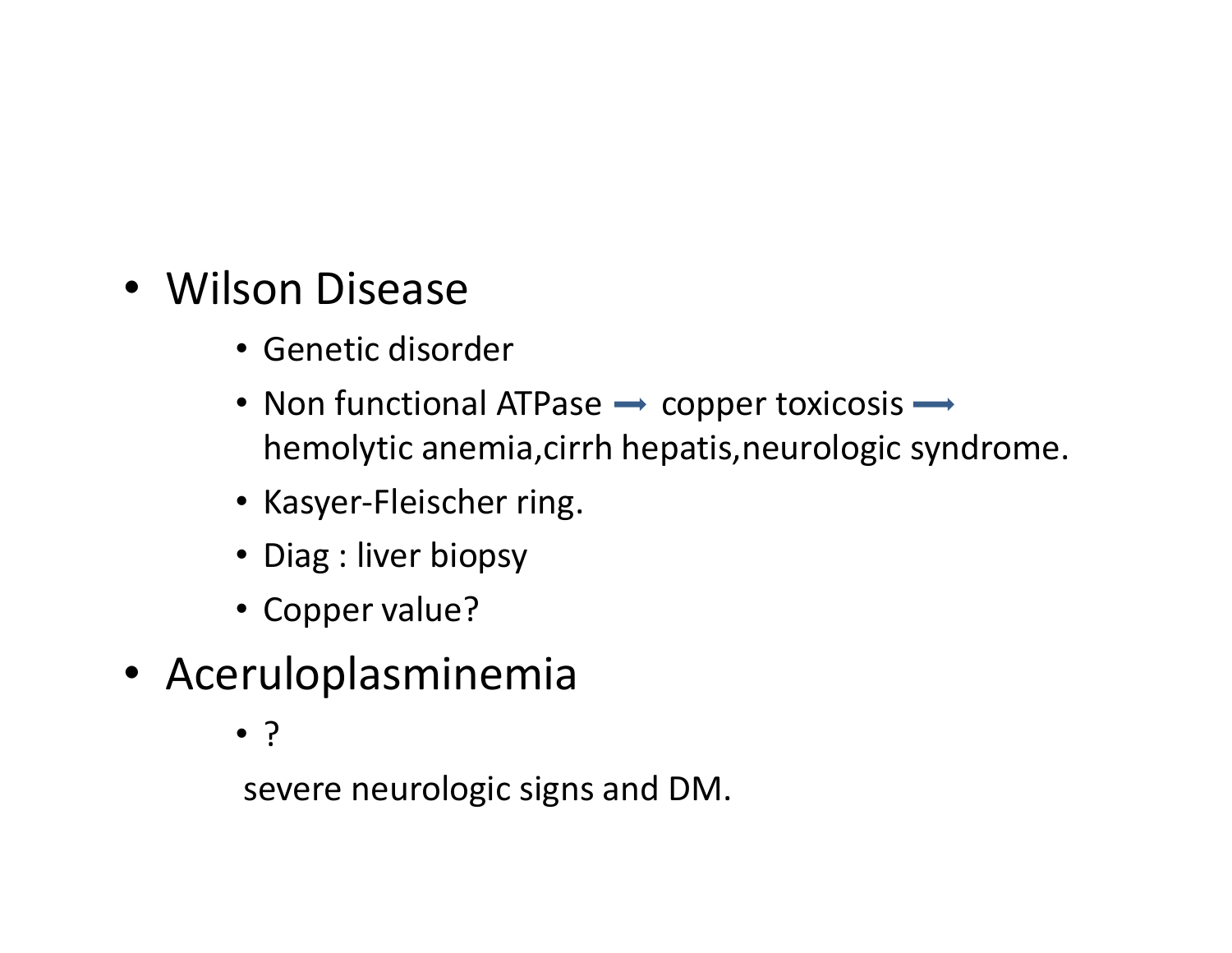- Metallothioneins
	- Group of small protein ( about 6,5 kDa)
	- High contein of sistein
	- SH group of systein  $\longrightarrow$  involves in binding metal.
	- Store metals in a nontoxic form,and involved in overall metabolism in the body.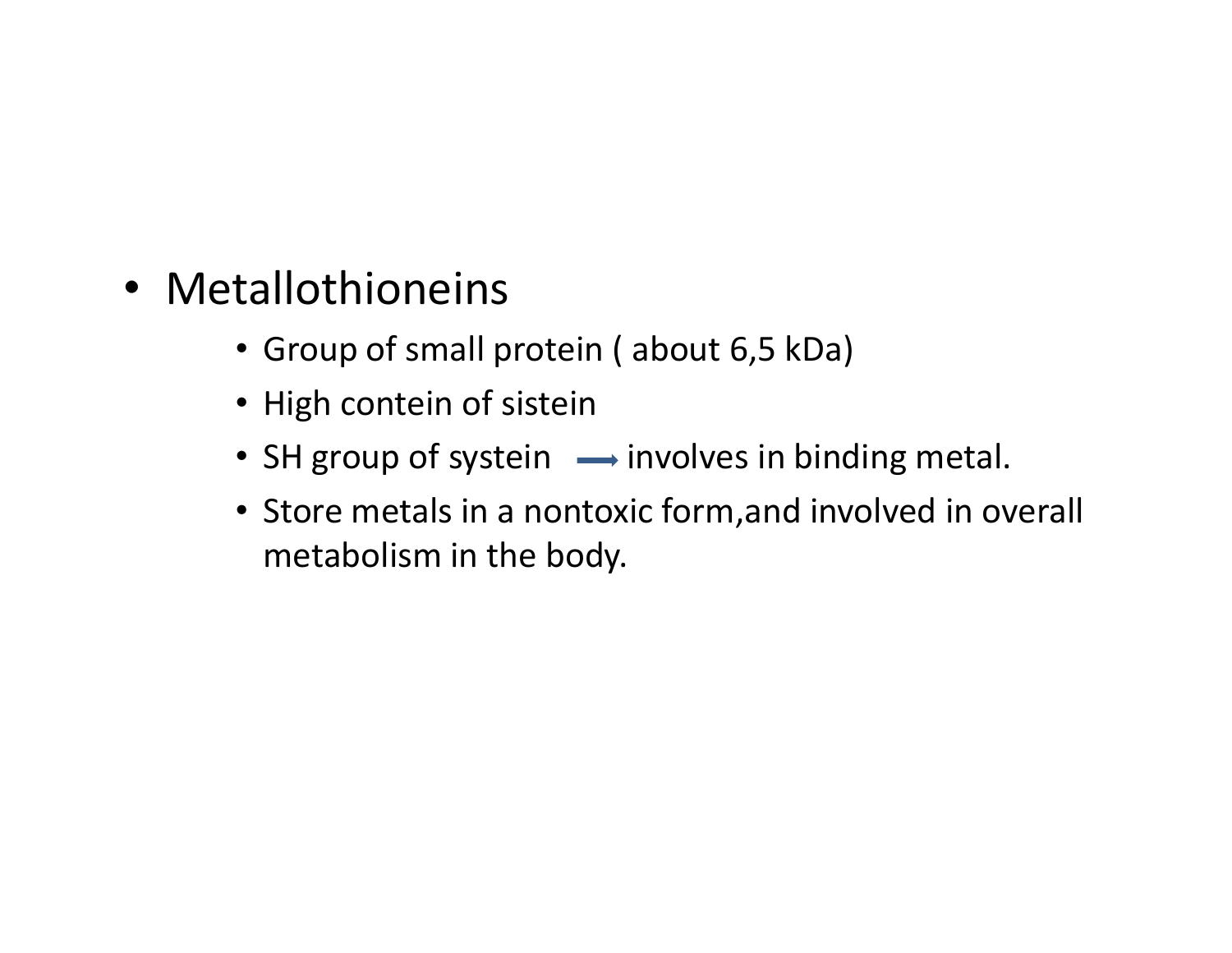- α1-antitrypsin
	- – $-$  Major compound (> 90% ) of  $\alpha1$  fraction human plasma.
	- and the state of the state  $-$  Synthesized by hepatocytes and macrophages.
	- – Principal serine protease inhibitorof human  $plasma \implies$  inhibits trypsin, elastase and certain other protease by forming complexes with them.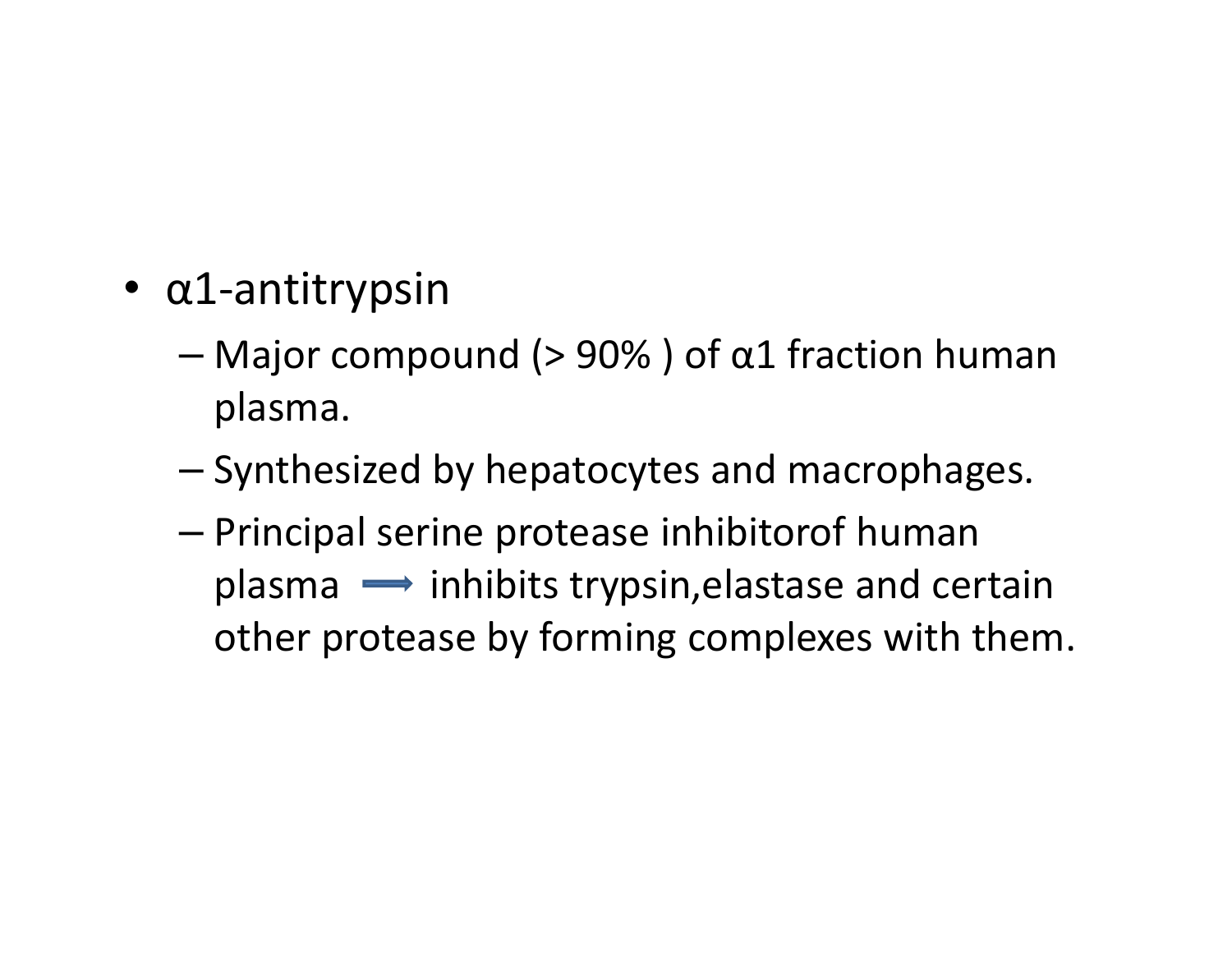- – Associates with emphysema
	- Smoking  $\longrightarrow$  oxidized methionine  $\longrightarrow$  methionine sulfoxide  $\longrightarrow$  inactivate  $\alpha$ 1 antitrypsin  $\longrightarrow \mathcal{A}$  proteolytic destruction of lung tissue  $\rightarrow$  empysema.
- and the state of the state  $-$  Liver disease  $\longrightarrow$  cirrhosis hepatis.